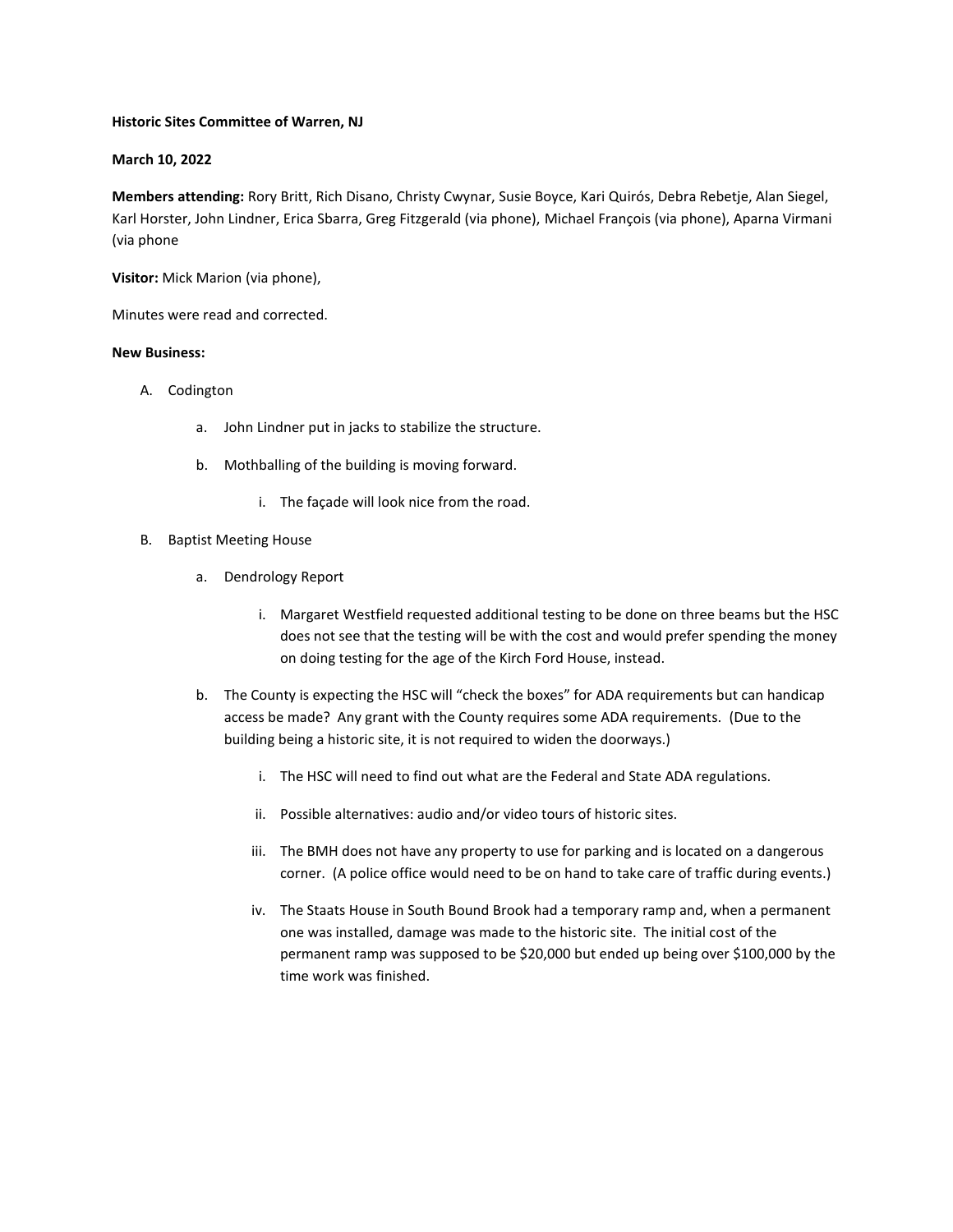### C. Cemeteries

- a. Signage: Alan created signs for all the cemeteries except for the one on Old Church Road.
	- i. Alan will reach out to two sign companies for estimates.
	- ii. Signage payment questions:
		- 1. Will the companies need to wait for months for payment?
		- 2. Will Alan have to pay upfront and be reimbursed?

# D. Egg-o-Mat Barn

- a. Rory said that space has been cleared out in the Wagner to store the Egg-o-Mat.
- b. Karl offered to load it onto his truck and bring it over.

# E. Cleaning

- a. There is a budget for cleaning in the amount of \$3,000.
- b. Rich's son, Anthony, can do the work quarterly for \$750 (Rich will remain on-site while the cleaning is being done). \*All HSC attendees approved the cost. Cleaning needs to start ASAP.
	- i. A schedule needs to be made for the quarterly cleanings.
- F. Mark Krane will send thank-you's to Carol DeFilippos and Nancy Micou for their work with the Historic Sites over many years.
- G. The Schmaltz "shed" may, instead, have been a refrigerated container from where dairy products would have been stored for the milkmen to pick up and deliver locally.
- H. Hoffheimer House
	- a. The fate of the Hoffheimer House is still "on the fence".
	- b. The HSC needs to make a presentation, to show the historic significance of the family and the famous architect who planned out the grounds of the estate, as well as to point out the promise of a centrally located and historically significant cultural center.
		- i. Need to choose a date to make the presentation before the Township Committee.
		- ii. Contact the Echoes-Sentinel newspaper and given them a copy of the presentation once it has been made to the Township Committee.
		- iii. The Letter of Eligibility and Hoffheimer family photos need to be included in the presentation.
		- iv. It might be beneficial to have either Margaret Westfield and/or Margaret Hickey present at the Township Committee when the presentation is made.